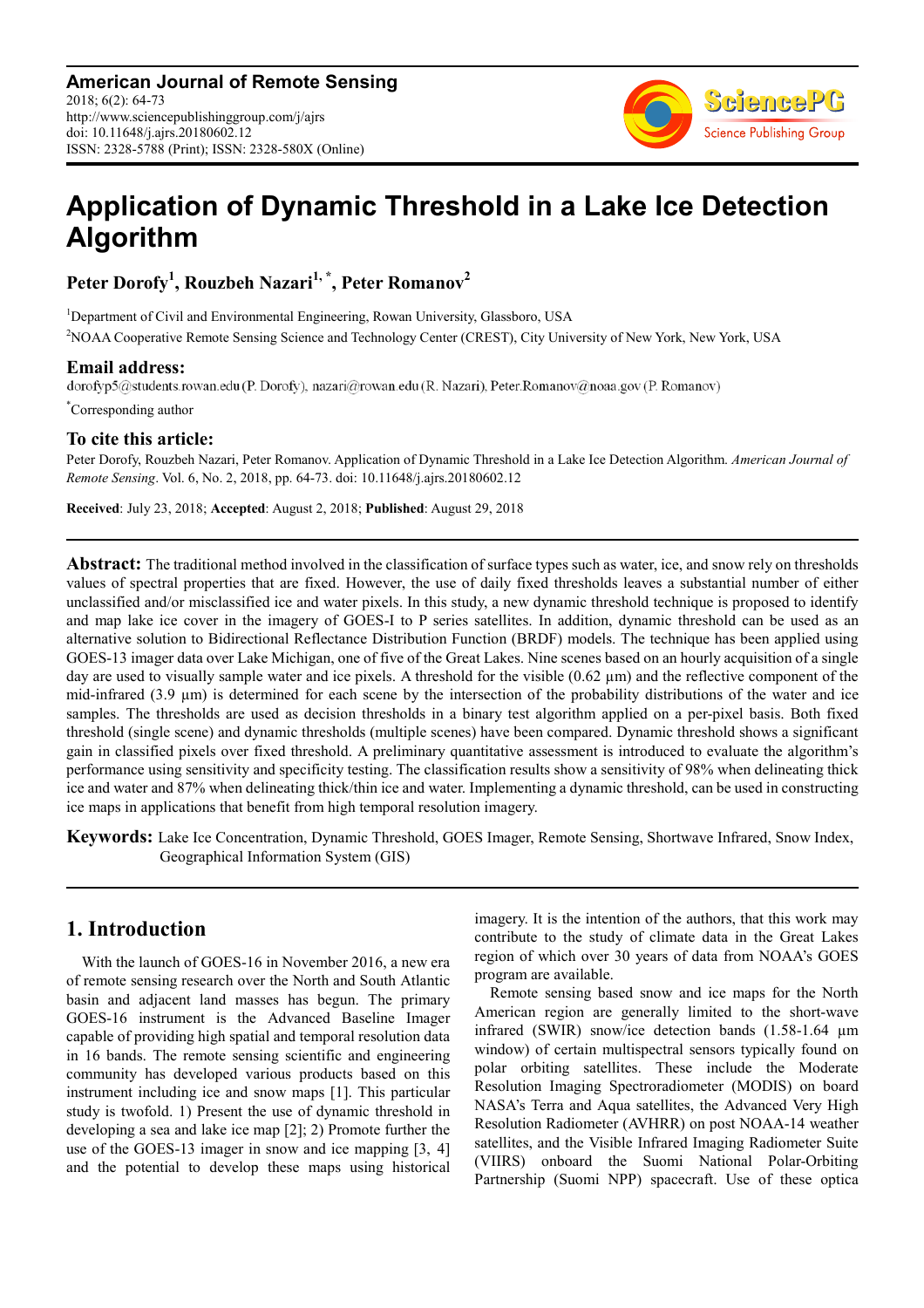sensors for snow and ice mapping are limited to clear sky conditions. Unlike polar-orbiting satellites, the higher temporal resolution of geostationary satellites offer greater opportunity in monitoring for cloud-free conditions and pixel classification via a daily composite map of cloud-free pixels. Prior to GOES-16, the GOES imagers were limited to 5 bands, none of which were in the SWIR needed for ice mapping. However, research in the use of the mid-infrared (MIR) 3.9 µm band for snow and ice maps have been investigated through the GOES imagers [3, 4].

Ice mapping products derived from polar orbiting satellites are also limited in the use of constant threshold in their algorithms [2]. For example, an ice concentration algorithm for VIIRS uses fixed threshold for the visible (vis>0.08) and (NDSI>0.45) for ice identification [5]. A reflectance threshold, as referred to in this study, is a reflectance value shared by two dissimilar surfaces (differences in spectral properties). The ambiguity that exists when classifying these surfaces is predominantly a result of the particular viewing and illumination geometry at the time of data acquisition. For example, snow has a significantly higher albedo than liquid water (difference between albedo and reflectance will be discussed in a moment). However, when sunlight reflects off the surface of a water body at the same angle that a sensor is viewing the surface there is a significant "boost" in the reflectance of water, a phenomena known as sunglint; this can lead to classification errors while distinguishing ice from water. Ice mapping products with fixed or static thresholds that do not account for the variation in illumination geometry during the day are susceptible to these errors. Unlike polar orbiting satellites, which have low frequency of coverage offering at best a daily snapshot of the illumination geometry for a given area, geostationary satellites offer continuous coverage that allows observations across various illumination geometries. This information is useful in building a threshold that adapts to these changing lighting conditions.

The challenge for developing any surface type classification process, accounting for the ambiguity of dissimilar surfaces with overlapping spectral signatures, requires an understanding of multispectral surface reflection which depends upon both illumination and viewing direction, and is described by a particular surface's Bidirectional Reflectance Distribution Function (BRDF). Albedo is defined as the fraction of incident radiation that is reflected by a surface. The albedo of snow and ice is dependent on the solar zenith angle,  $\theta$ . Reflectivity of snow and ice increases with increasing  $\theta$  [6]. Albedo differs from reflectance in that albedo is the directional integration of reflectance over all possible sun-view geometries. Albedo depends on the spectral and angular distribution of incident radiation and thus is dependent on BRDF [7]. A Lambertian surface (completely diffuse) would have a BRDF plot that is cylindrical in shape with a nearly flat top; however, the reflectance of radiation from most natural surfaces is dependent on the sun-view geometry. Work has been done on laboratory measurements of BRDF [8], including field investigations [9] and the usefulness of these measurements in remote sensing applications. Application of laboratory measurements of BRDF on remote sensing data presents challenges including the broader scale of remote sensing instruments, complexity of physically-based BRDF models in transposing them onto remote sensing data, and the heterogeneity of land cover. These challenges have been investigated by measuring BRDF of various surface types through remote sensing instruments; including airborne [10] and geosynchronous [11] and evaluated against existing BRDF models. Today, natural surface BRDF databases exist that can be used to validate satellite sensors [10].

Dynamic threshold has been proposed in this study as an alternative to investing in a BRDF model for an ice mapping algorithm. In order to build a robust and reliable ice detection algorithm, it is necessary to properly account for the effects of the variable viewing and illumination geometry of observations. Conceptually, a dynamic threshold can be an alternative solution to accounting for these effects over the use of Bidirectional Reflectance Distribution Function (BRDF) models which mathematically correct for surface reflectance anisotropy during the classification process. As a continuation of previous work [4], which provided a preliminary evaluation of the MIR band to lake ice detection using a single threshold, the results of applying a dynamic threshold are presented in this paper. A dynamic threshold in this study is a time series of hourly reflectance thresholds based on  $P(I \cap W)$ , where *I* is the probability of a pixel detected as ice and *W* is the probability of a pixel detected as water. These probabilities have been derived from hourly plots of normal distributions of ice and water pixels and applied to an ice detection algorithm that uses the mid-infrared band to delineate thick ice and water. Dynamic thresholds in the visible have been used in previous studies including ice mapping which has been demonstrated over the Caspian Sea [2] and in brightness temperature for cloud detection [12].

# **2. Method**

The Great Lakes are a vital freshwater resource for the millions of people who live along the shores. In addition, the whitefish fishery is the most economically valuable commercial fishery in the upper Great Lakes. Climate change and variability may have implications on these resources. The Great Lakes in general are seeing a decrease in annual ice cover due to rising temperatures in the region that by the end of the century, are predicted to increase up to near 11°C in the summer and 0.5 to 9.1 °C in the winter. Lake Michigan has been chosen as the study area for lake ice detection. Lake Michigan is one of five of the Great Lakes located in the northeastern Midwest United States along the U.S.–Canadian border The lake has a surface area of approximately 57,800  $km<sup>2</sup>$  and a volume of 1,180  $km<sup>3</sup>$ .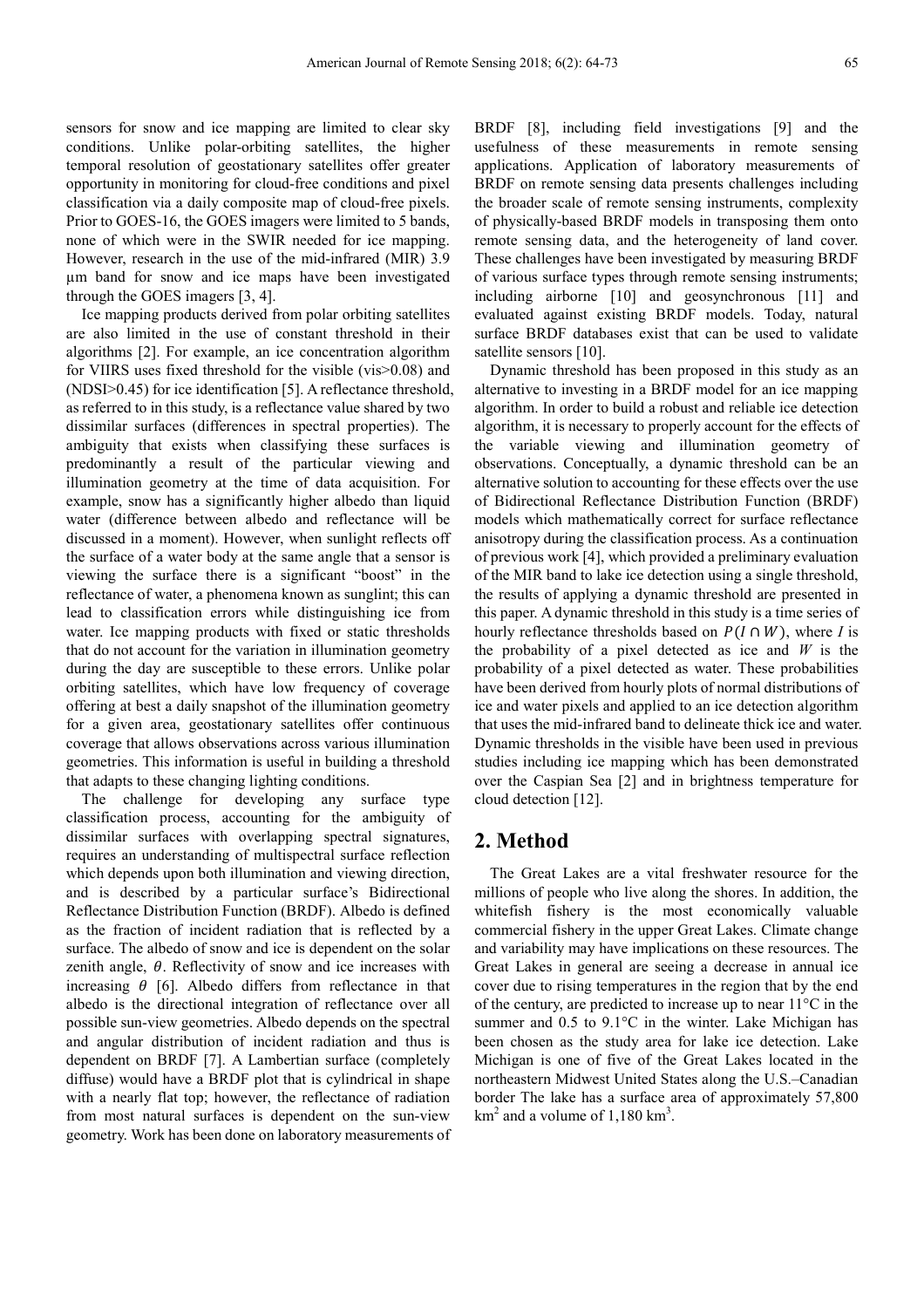

*Figure 1. Ice cover on Lake Michigan. Image acquired by the Moderate Resolution Imaging Spectroradiometer (MODIS) on February 28, 2015 (NASA).* 

#### *2.1. Satellite Channels*

The GOES-13 satellite is in geosynchronous orbit, with a nadir located at approximately 0.05°N, 75°W. Data collected by the GOES-13 imager instrument is being used in this study. The GOES imager is a five-channel instrument (one visible, four infrared), as listed in Table 1. All channels except channel 3 are used in this study.

*Table 1. GOES-13 imager channels.* 

| <b>GOES-13 Imager</b>                  |               |               |               |                 |                 |  |  |
|----------------------------------------|---------------|---------------|---------------|-----------------|-----------------|--|--|
| Channel #                              | (VIS)         | 2 (MIR)       | 3 (Moisture)  | 4 (IR1)         | $6$ (IR2)       |  |  |
| Wavelength Range $(\mu m)$             | $0.54 - 0.71$ | $3.73 - 4.08$ | $5.90 - 7.28$ | $10.19 - 11.18$ | $13.00 - 13.71$ |  |  |
| Central Wavelength $(\mu m)$           | 0.62          | 3.90          | 6.54          | 10.7            | 13.34           |  |  |
| Instantaneous Field of View (IFOV), km |               |               |               |                 | 4               |  |  |

### *2.2. Approach and Algorithm Development*

The Normalized Difference Snow Index (NDSI) is a snow index measurement that has traditionally been used in delineating snow and ice from other land surface features. NDSI is the normalized difference between the  $0.6 \mu m$  visible band and the 1.6 µm SWIR band. An alternative to this, for sensors not operating in the SWIR window, is the ratio of the  $0.6 \mu$ m visible band and the 3.9  $\mu$ m MIR band. This method is chosen since GOES-13 does not operate in the SWIR.

Thick ice and snow have relatively high reflectivity in the visible. Ice reflectance substantially increases when ice thickness is above 5 cm, but noticeably lower reflectivity in the MIR. In this study, a new ratio of VIS to MIR called MISI (Mid-Infrared Sea and Lake Ice Index) is proposed to discern thick ice above 5 cm with a high MISI value and thinner or broken ice with a lower MISI value. GOES-13 channels 1 and 2, VIS  $(0.62 \mu m)$  and MIR  $(3.9 \mu m)$ , are used in the development of MISI. Channel 4 (10.7 µm) is used to obtain the skin temperature. The reflectance values of channels 1 and 2, MISI, and skin temperature are the basis for ice classification in the algorithm. As this study is a continuation from previous work [4], the method for data acquisition, pre-processing, calibration and conversion, determination of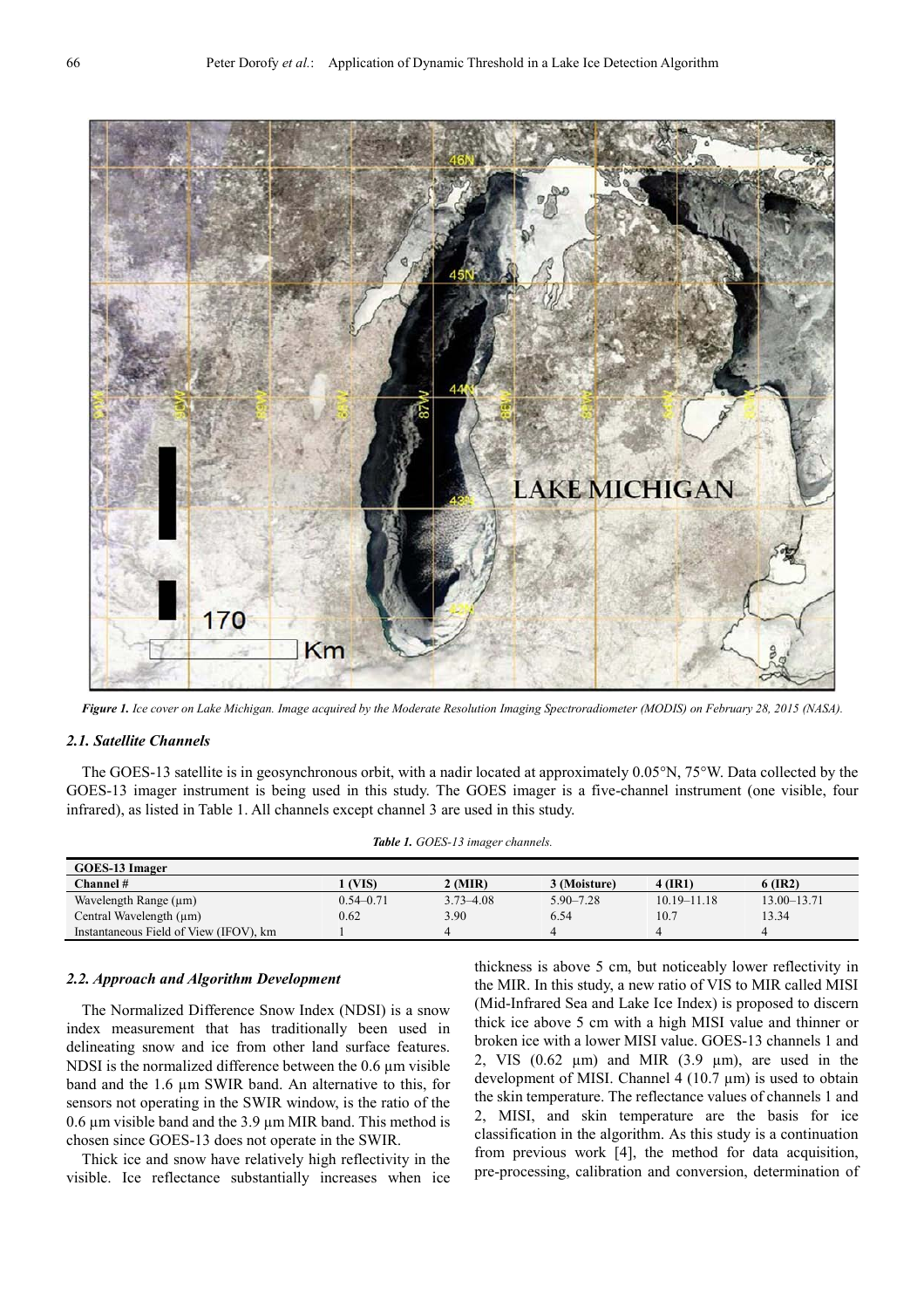skin temperature, and the derivation of the 3.9 µm reflection component has been implemented. Readers are encouraged to refer to that work for a detailed explanation of the pre-processing and processing procedures used in the algorithm.

As in the previous study [4], data was acquired for February 28, 2015. Acquisition times for that day were every half-hour from 1430 UTC to 2030 UTC. These are the times that GOES-13 is in the continental US (CONUS) extended scan mode with the exclusion of near 18:00 UTC which is during the time GOES-13 is operating in full disc mode. These times also correspond to daytime conditions over the eastern half of the North American continent. The mean solar zenith angle across all scenes was 56.8° with a range from 51.73° to 70.18°.

The distinction between various surface types in a satellite image becomes possible owing to their different spectral response. A threshold-based decision-tree image classification scheme is used to distinguish between water, gray ice, and thick ice. In this study, gray ice is referred to as thin or broken ice. The spectral properties of gray ice and thick ice are significantly different [4]. In this paper,  $R_I$  is referred to the visible and  $R_2$  as the reflective component of the mid-infrared. The *R1*, *R2*, MISI [4] thresholds were determined through a visual inspection of the visible reflectance for a sampling of pixels from southern Lake Michigan. The sampling consists of a mix of water and ice pixels. 50 water pixels and 50 ice pixels

were identified from each acquired image. The scene images were rendered in gray scale. Cloud-free pixels relatively dark were visually classified as water, cloud-free moderately bright pixels were classified as ice. Example is shown in Figure 2. The identification of ice was visually validated against ice charts of the Great Lakes from the National Ice Center. Delineating the different ice concentrations as classified by NIC was not conducted. It should be noted that darker ice such as thin or broken ice will have reflectivity in the visible similar to water. The data is next best fitted to a normal distribution. Figure 3 are the distributions for *R1*, *R2*, and MISI at 1430, 1730, 2030 UTC. Blue is water, and red is ice. The number of bins for each distribution is equal to  $\sqrt{n}$ . As the sampling size was relatively small, the width of the bins is relatively wide. The  $R<sub>1</sub>$  distributions show a clear distinction in the mean value between water and ice. The ambiguity occurs where both distributions overlap. The overlapping indicates that a pixel has probability of being water or ice. For the scope of this paper, the point of intersection  $P(I \cap W)$ , where I is the probability of a pixel detected as ice and W is the probability of a pixel detected as water, is chosen as a threshold value for that particular time. All data values above this point are classified as ice and all data values below this point are classified as water. Since thick ice will have  $R_1$  values significantly higher than water, it is reasonable to suggest that gray ice may occur at or near  $P(I \cap W)$ .



*Figure 2. Visual inspection of 50 water pixels (blue) and 50 ice pixels (red) at 1730 UTC.*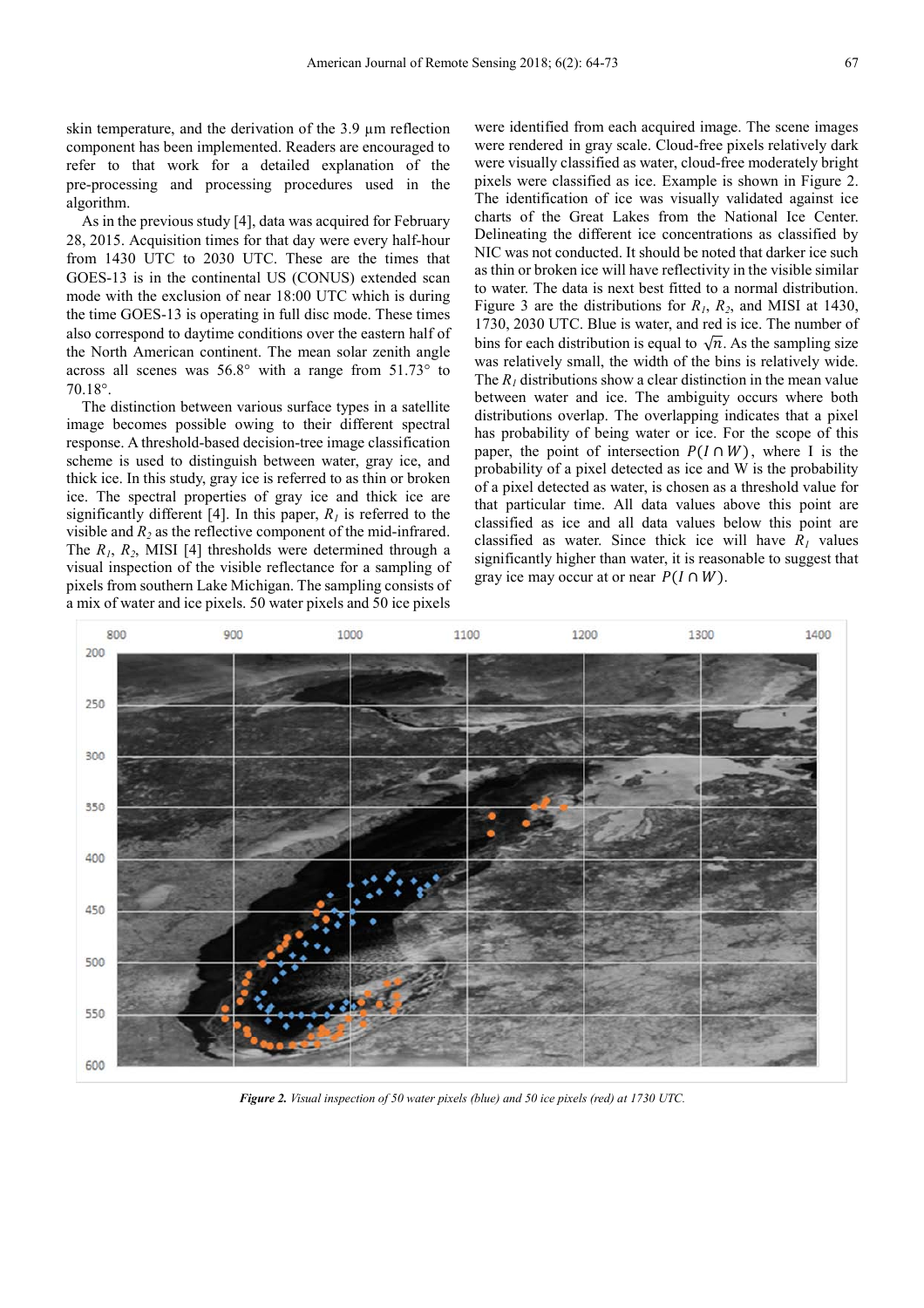

*Figure 3. Probability distribution functions of water (blue) and ice (red) at 1430, 1730, 2030 UTC on February 28, 2015; (top) distribution of 0.64 µm refl; (middle) distribution of 3.9 µm refl; (bottom) distribution of MISI.* 

Table 2 lists the probability threshold values for  $R_1(T_{rl})$ ,  $R_2(T_{rl})$ , MISI  $(T_{misi})$  for each acquisition time.  $T_{r2}$  is calculated:  $T_{rl}/T_{misi}$ . In addition, observation geometry is also provided: solar zenith angle ( $\theta$ ), solar azimuth angle ( $\phi$ ), solar-satellite relative azimuth angle (γ). The observation geometry has been calculated from a point located at 43.450°N, 87.222°W. GOES-13 azimuth and zenith angles at this location are approximately 162.22°, and 51.72° respectively.

|  |  |  |  |  |  |  |  | <b>Table 2.</b> Probability thresholds $(T_{r1}$ , $T_{r2}$ , $T_{mis}$ for individual acquisition times from population density plots for normal distributions of ice and water. |  |
|--|--|--|--|--|--|--|--|-----------------------------------------------------------------------------------------------------------------------------------------------------------------------------------|--|
|--|--|--|--|--|--|--|--|-----------------------------------------------------------------------------------------------------------------------------------------------------------------------------------|--|

| Hour (UTC) | $T_{r1}$ | T <sub>misi</sub>  | $T_{r2}$ | $\theta$ | Φ      | $\gamma$ |
|------------|----------|--------------------|----------|----------|--------|----------|
| 1430       | 0.14769  | 33.6477            | 0.044    | 70.18    | 122.94 | 39.28    |
| 1600       | 0.10119  | 30.8794            | 0.033    | 58.28    | 143.95 | 18.27    |
| 1630       | 0.088731 | 26.2937            | 0.034    | 55.39    | 152.12 | 10.10    |
| 1700       | 0.088848 | 28.0156            | 0.032    | 53.21    | 160.88 | 1.34     |
| 1730       | 0.091435 | 25.8933            | 0.035    | 51.83    | 170.08 | 7.86     |
| 1830       | 0.092061 | 16.5419            | 0.056    | 51.73    | 189.03 | 26.81    |
| 1900       | 0.08     | 15.523             | 0.051    | 53.01    | 198.27 | 36.05    |
| Hour (UTC) | $T_{r1}$ | T <sub>missi</sub> | $T_{r2}$ | $\theta$ | $\phi$ | $\gamma$ |
| 1930       | 0.11904  | 15.1372            | 0.079    | 55.11    | 207.08 | 44.86    |
| 2000       | 0.12614  | 18.4379            | 0.068    | 57.92    | 215.33 | 53.11    |
| 2030       | 0.1019   | 33.6477            | 0.0302   | 61.36    | 222.97 | 60.75    |

The fixed threshold values used in the original ice mapping algorithm [4] are replaced by the threshold values from Table 2. Figure 4 shows the revised detection algorithm. Sampling cloud pixels was not conducted as it was not a goal of this study; therefore, the threshold values from the previous study for cloud identification were used.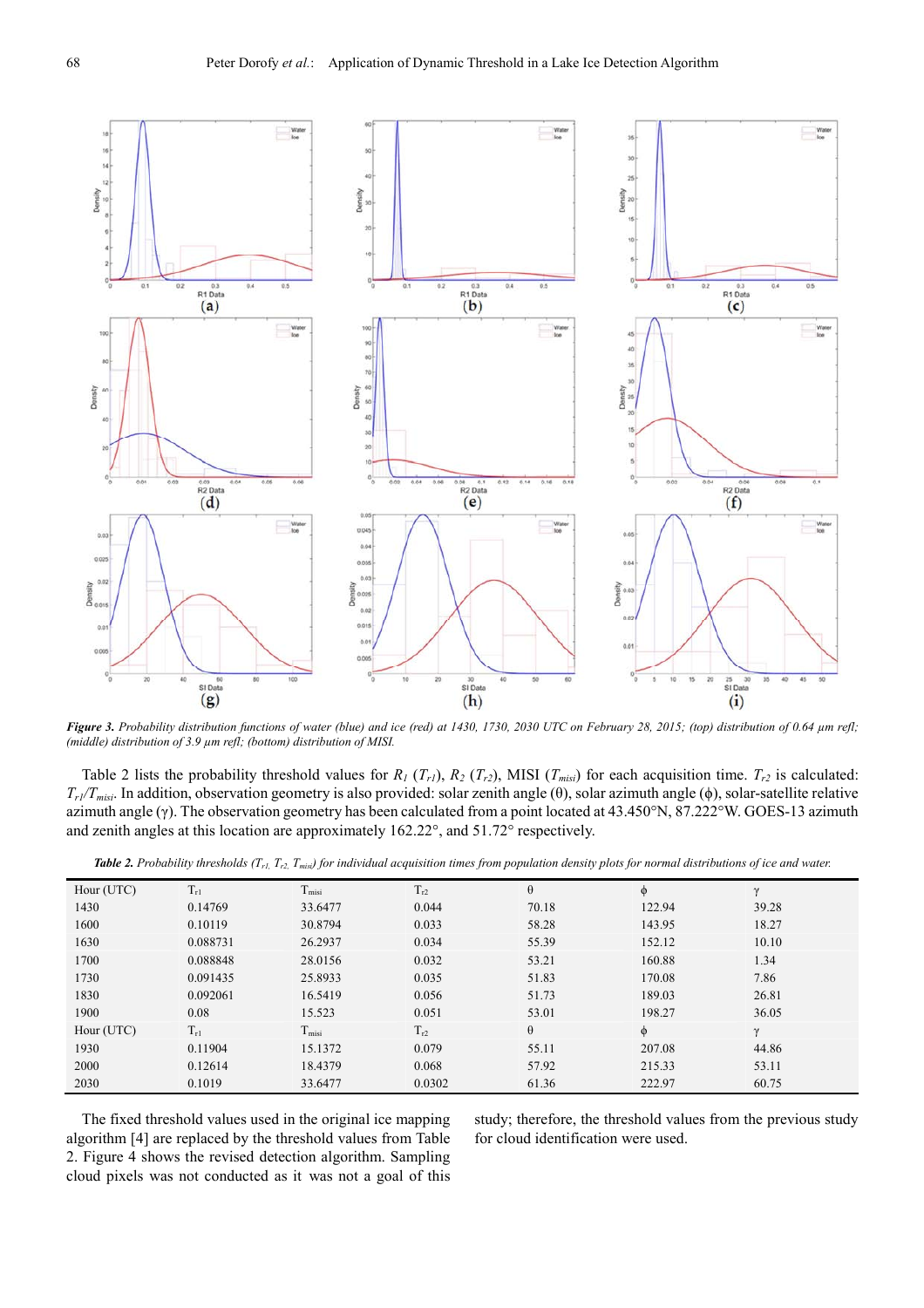

*Figure 4. GOES snow/ice detection algorithm.* 

Figure 5 compares the fixed to dynamic threshold values for *R1*. Fixed threshold has been selected at 1730 UTC which is close to local solar noon [4]. There is high variability in the dynamic threshold values near the end of the day, this may be an artifact in the relatively small volume of the training data





*Figure 5. Fixed threshold against dynamic threshold versus acquisition times.* 

# **3. Result**

Figure 6 compares the lake ice map generated for 1430 UTC at a fixed threshold (left) generated from 1730 UT (Figure 4) and dynamic threshold (right). A visual inspection reveals there are substantially less unclassified pixels.

Figure 7 is the resulting gain of classified pixels across the ten acquisition times (Table 2) for dynamic threshold over a fixed threshold. Gain is defined as the change in the number of pixels with a positive response against the same pixels tested using a static threshold (gain is zero). The most significant gains are near sunrise and sunset. Figure 8 is the final daily composite lake ice map. Application of a dynamic threshold provides less unclassified pixels, resulting in a more complete ice map.



*Figure 6. Lake ice map at 1430 UTC. (left) fixed threshold. (right) dynamic threshold at 1430 UTC.*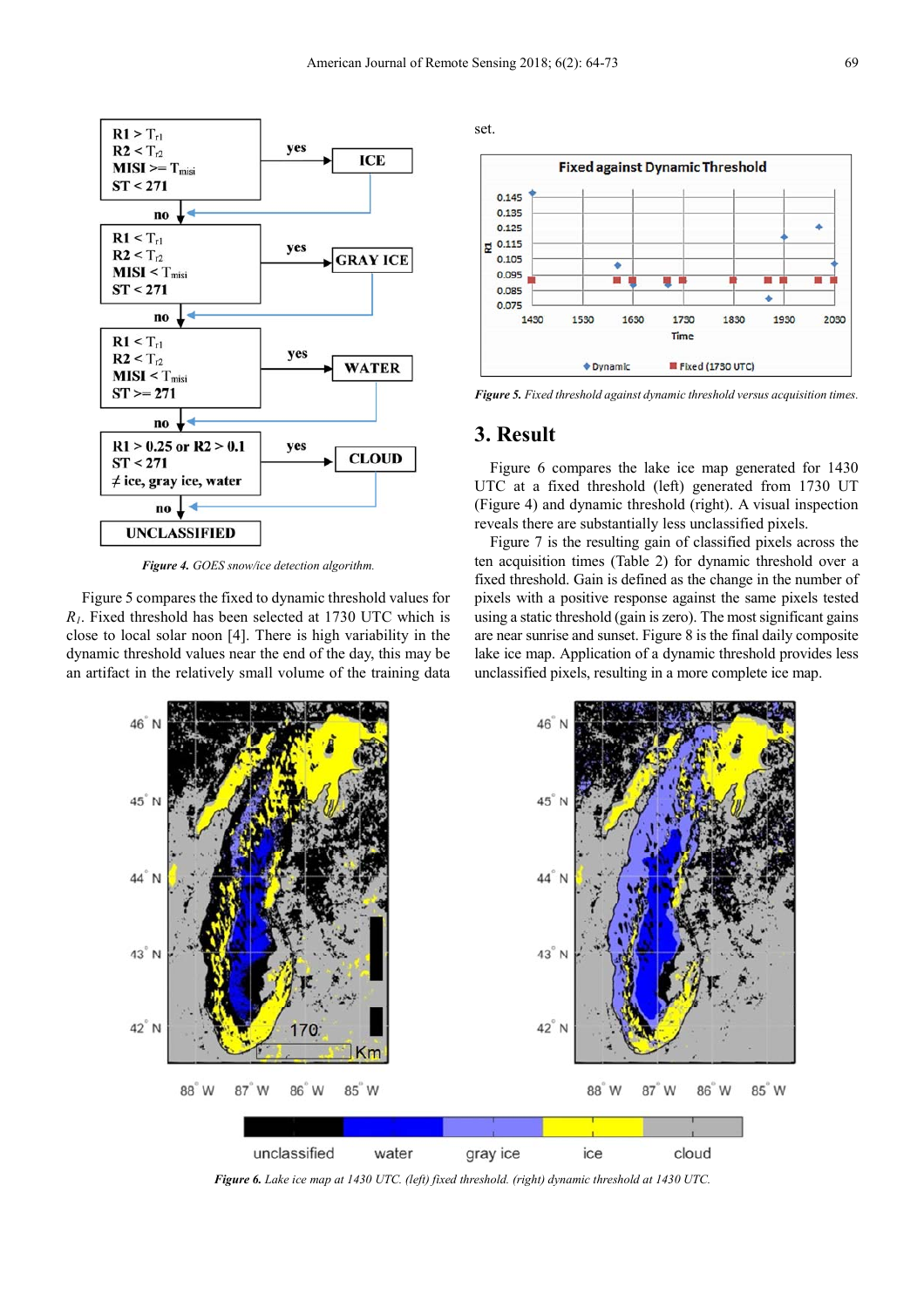

*Figure 7. Dynamic threshold pixel classification gains over fixed threshold.* 





# **4. Discussion**

At this point, the application of dynamic threshold for this particular scene has resulted in substantially fewer unclassified pixels. The next step is to test the performance of the algorithm in its ability to delineate ice and water. The use of spatial analysis methods commonly used in Geographic Information System (GIS) has been used to quantify this performance. ESRI ArcGIS (10.2.1) is used in validating the classified pixels against Interactive Multisensor Snow and Ice Mapping System (IMS) and NIC ice maps. Vector and raster data are the two basic spatial data types used in GIS. Vector data are comprised of vertices and paths. Vertices can be used

to construct lines and polygons (areas). The simplest vector data – vector points – are XY coordinates. Vector data are stored as XY coordinate pairs (latitude and longitude). Raster data are comprised of pixels (grid cells). Each pixel is associated with a value. Discrete rasters have distinct categories. These data may be stored as integer values to represent classes. For example, in land or surface cover, a value of 4 may represent snow, a value of 3 may represent sea ice. Raster data may be stored in the GeoTIFF file format which allows georeferencing information to be embedded within a TIFF file. Raster data can be converted into vector data which may then be stored as a shapefile. The shapefile format is developed and regulated by ESRI and allows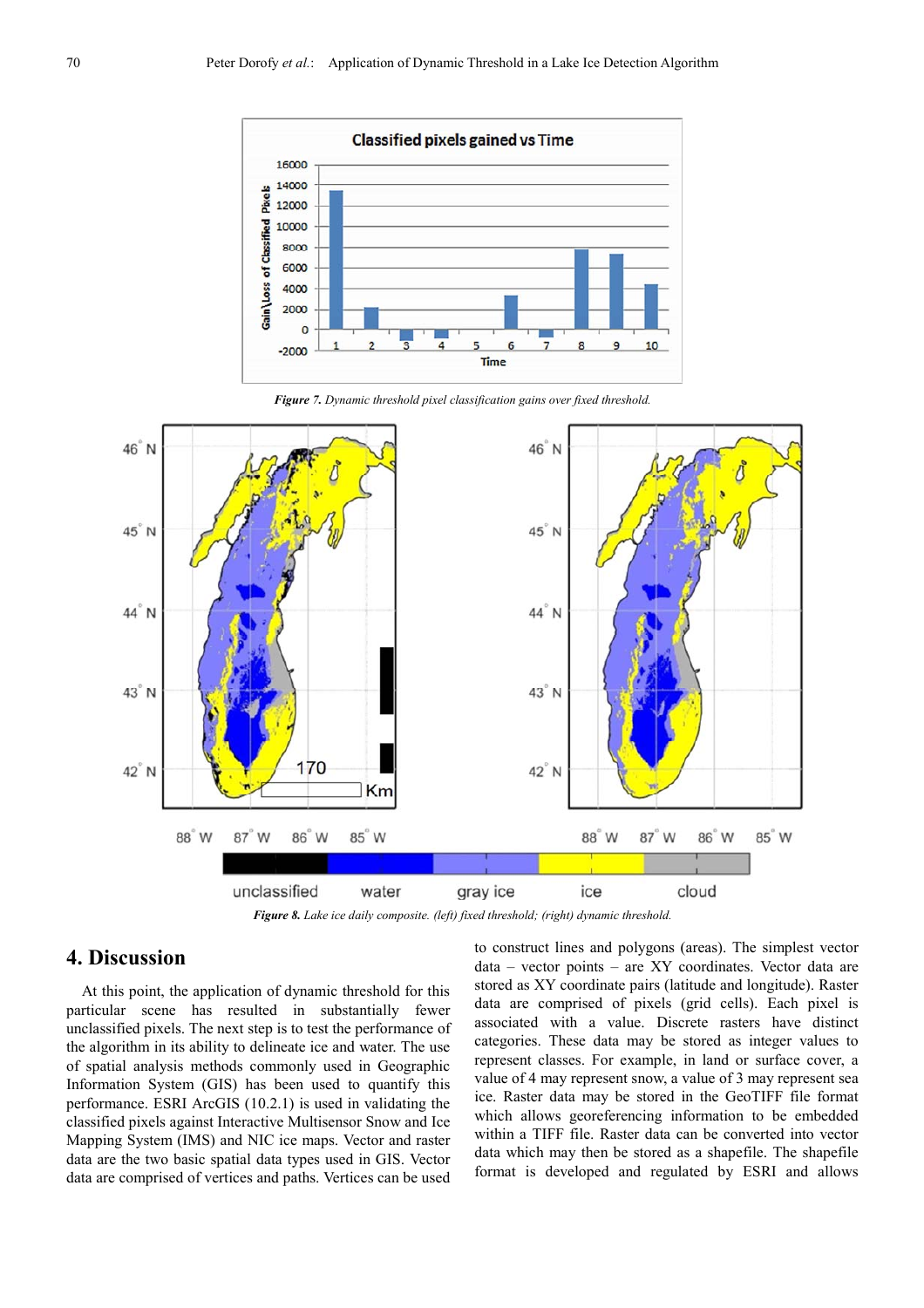geospatial data to be shared across multiple GIS platforms.

The U.S. National Ice Center provide ice and snow products in various formats including geotiff and shapefiles. In this study, the IMS data is obtained as a geotiff and the NIC ice concentration map is obtained as a shapefile. The MISI classification data stored as a matrix in Matlab is converted to vector data for use in GIS.

There are multiple techniques in performing quantitative analysis in GIS. The process of validation in this study involves testing a MISI pixel class that satisfies a boundary condition derived from the IMS and NIC maps that best represents the class. This decision boundary will be referred to as a catchment area. For the IMS, this is done by vectorizing the input raster. The process of vectoring a raster is shown in Figure 9. The polygons conform exactly to the raster's cell edges (non-simplified output). This method should work well as IMS classifications are relatively homogeneous. Table 3 presents the classification scheme of this model (MISI), IMS, and NIC. The MISI values are the classes and the IMS and NIC are values of the catchment areas.



*Figure 9. Process of vectorizing raster data. (Used with permission. Copyright © 2017 Esri. All rights reserved.)* 

*Table 3. Classification values for three products.* 

| MISI             | IMS     | <b>NIC (CT Codes)</b>  |
|------------------|---------|------------------------|
| 2 Water          | 1 Water | 00 Ice Free            |
| 3 Gray Ice       | 3 Ice   | 20 Young Ice           |
| 4 Snow/Thick Ice | 4 Snow  | 91 Medium 1st Year Ice |
| 5 Cloud          |         | 92 Fast Ice            |

To prepare for analysis in GIS, the classification map was down-sampled to a resolution of  $(4km)^2$ /pixel. The resulting 3440 test pixels ( $16 \text{km}^2/\text{pixel}$ ) total area of coverage is 55,040  $km<sup>2</sup>$  (area of Lake Michigan is approximately 58000 km<sup>2</sup>). These 3440 test pixels that fall within the Lake Michigan boundary are spatially queried and checked for containment within each catchment area. Figure 10 shows the IMS ice catchment area in red and water catchment area in light blue (**a**). All MISI pixels are queried within the ice catchment (b); and within the water catchment (c). The percentage of each MISI pixel classification within each IMS catchment area are tabulated (Table 4). 2.56% remain unclassified. For the IMS product, the ice/water numerical fraction is 78.97%/20.35%; MISI product is 70.3%/12.61%.



*Figure 10. (a) IMS ice catchment area in red and water catchment area in blue. Spatial query of MISI pixels within (b) IMS ice area; (c) IMS water area.* 

*Table 4. Percentage of MISI classified pixels within IMS catchment areas.* 

|                  | Snow/Thick Ice | <b>Gray Ice</b> | Water    | Cloud             |  |
|------------------|----------------|-----------------|----------|-------------------|--|
| IMS Ice          | 40.98%         | 29.33%          | $2.5\%$  | 3.95 <sup>%</sup> |  |
| <b>IMS</b> Water | $0.75\%$       | $9.27\%$        | $1011\%$ | $0.55\%$          |  |

Here the performance of the classification is discussed. Sensitivity and specificity are statistical measures of the performance of a binary classifier. Sensitivity measures the proportion of actual lake ice pixels which are correctly identified. Specificity measures the proportion water pixels that are correctly identified. Table 5 presents a breakdown of these measurements. From the performance evaluation table, the inclusion of gray ice in the classification results in lower performance (86.52%) than without it (94.01%). This is due to the ambiguity that exists between cold water and gray ice. Both gray ice and water have similar reflectivity and the only ice-water discrimination that occurs in the algorithm is from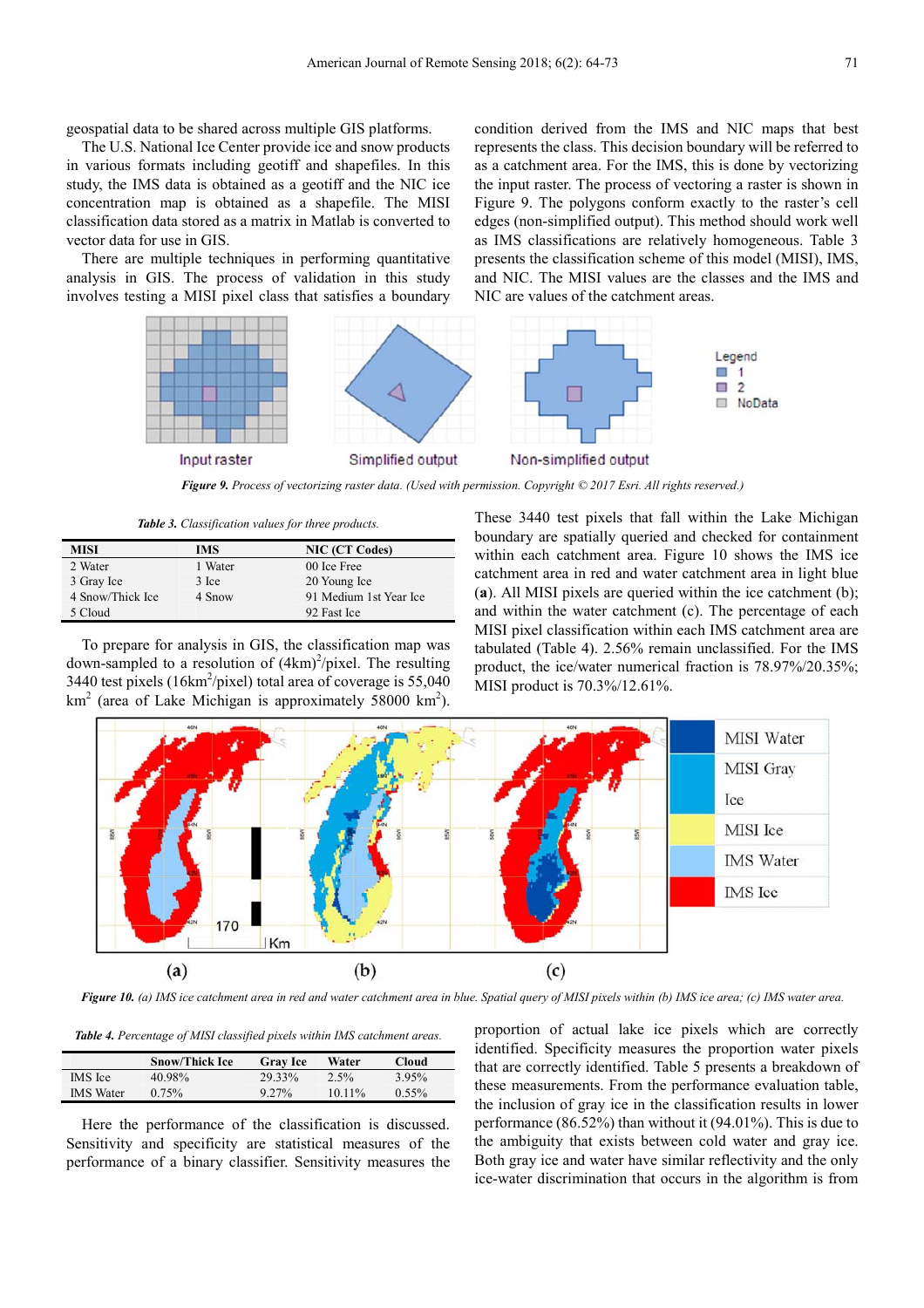the skin temperature [4]; therefore, there are a significant number of misclassified water pixels as gray ice (Figure 9c).

NIC provides a more comprehensive ice concentrations delineation. The MISI model is compared. Figure 11 shows the NIC catchment areas for various ice concentrations (a). All MISI pixels are queried within fast sea ice catchment (b); within the medium  $1<sup>st</sup>$  year ice catchment (c); and within the ice free catchment.

The percentage of each MISI pixel classification within each NIC catchment area are tabulated (Table 6). The table shows a possible delineation of thick ice and grey ice outside the medium  $1<sup>st</sup>$  year ice catchment area.

|                |       | <b>MISI</b> Ice Prediction                             |                                                         |                            |
|----------------|-------|--------------------------------------------------------|---------------------------------------------------------|----------------------------|
| <b>IMS</b> Ice |       | snow/thick ice                                         | snow/thick/gray ice                                     | water                      |
| E              | ice   | $(TP) = 1410 (40.98\%)$                                | $(TP) = 2419 (40.98\% + 29.33\%)$                       | $(FP) = 86 (2.5\%)$        |
| S              | water | $(FN) = 26 (0.75\%)$                                   | $(FN) = 345 (0.75\% + 9.27\%)$                          | $(TN) = 348 (10.11\%)$     |
|                |       | $sens = 1410/(1410+26) = 0.98$<br>Accuracy = $94.01\%$ | $sens = 2419/(2419+345) = 0.87$<br>$Accuracy = 86.52\%$ | $spec=348/(348+86) = 0.80$ |
|                |       |                                                        |                                                         |                            |

*Table 5. MISI Performance evaluation in IMS ice prediction using sensitivity and specificity tests.* 



*Figure 11. (a) NIC catchment areas. Spatial query of MISI pixels within (b) NIC CT92; (c) NIC CT91; (d) NIC CT00.* 

*Table 6. Percentage of MISI classified pixels within NIC catchment areas.* 

|                              | <b>Snow/Thick Ice</b> | <b>Grav Ice</b> | Water    | $^\circ$ loud $^\circ$ |
|------------------------------|-----------------------|-----------------|----------|------------------------|
| NIC 00 Ice Free              | $0.2\%$               | 9.68%           | 1.19%    | $0.17\%$               |
| NIC 20 Young Ice             | 0.03%                 | 3.89%           | 0.049%   | $0.03\%$               |
| NIC 91 Medium $1st$ Year Ice | 23.17%                | 24.48%          | $1.02\%$ | 3.89%                  |
| NIC 92 Fast Ice              | 18.49%                | 0.23%           | 0.03%    | 0.38%                  |

# **5. Conclusion**

A dynamic threshold is an alternative to Bidirectional Reflectance Distribution Function (BRDF) correction which accounts for the biophysical, reflectance, and specular properties of a surface. In this study, a dynamic threshold based on lake ice detection method using an hourly threshold is developed. The threshold values are calculated on an hourly basis and applied to an ice detection algorithm through each iteration. The algorithm has been applied over Lake Michigan, one of five of the Great Lakes. Both fixed and dynamic thresholds have been compared. The resulting composite map using dynamic threshold yields significantly less unclassified pixels then the composite map using fixed threshold. A preliminary quantitative evaluation of the algorithm against IMS reveals good performance when delineating thick ice from water but lower performance when delineating gray ice from water. The use of a dynamic threshold may be used in constructing ice maps in applications that require higher temporal resolution. Future work proposed in this area includes additional yearly test scenes of the same region in identical solar-view geometries to validate the robustness of the dynamic threshold followed by the development of additional dynamic threshold for other solar-view geometries, in the same region.

# **Acknowledgements**

This work was funded by Rowan University, NOAA, and the Institute for Earth Observations at Palmyra Cove through the National Science Foundation under grant no. DUE-1610911. The views, opinions, and findings contained in this report are those of the author (s) and should not be construed as an official National Oceanic and Atmospheric Administration or U.S. Government position, policy, or decision. The authors express their gratitude to the undergraduate students at Rowan University: Matthew Grosmick, Godfrey Joyner, and Andrew Plucinsky for assisting with data collection.